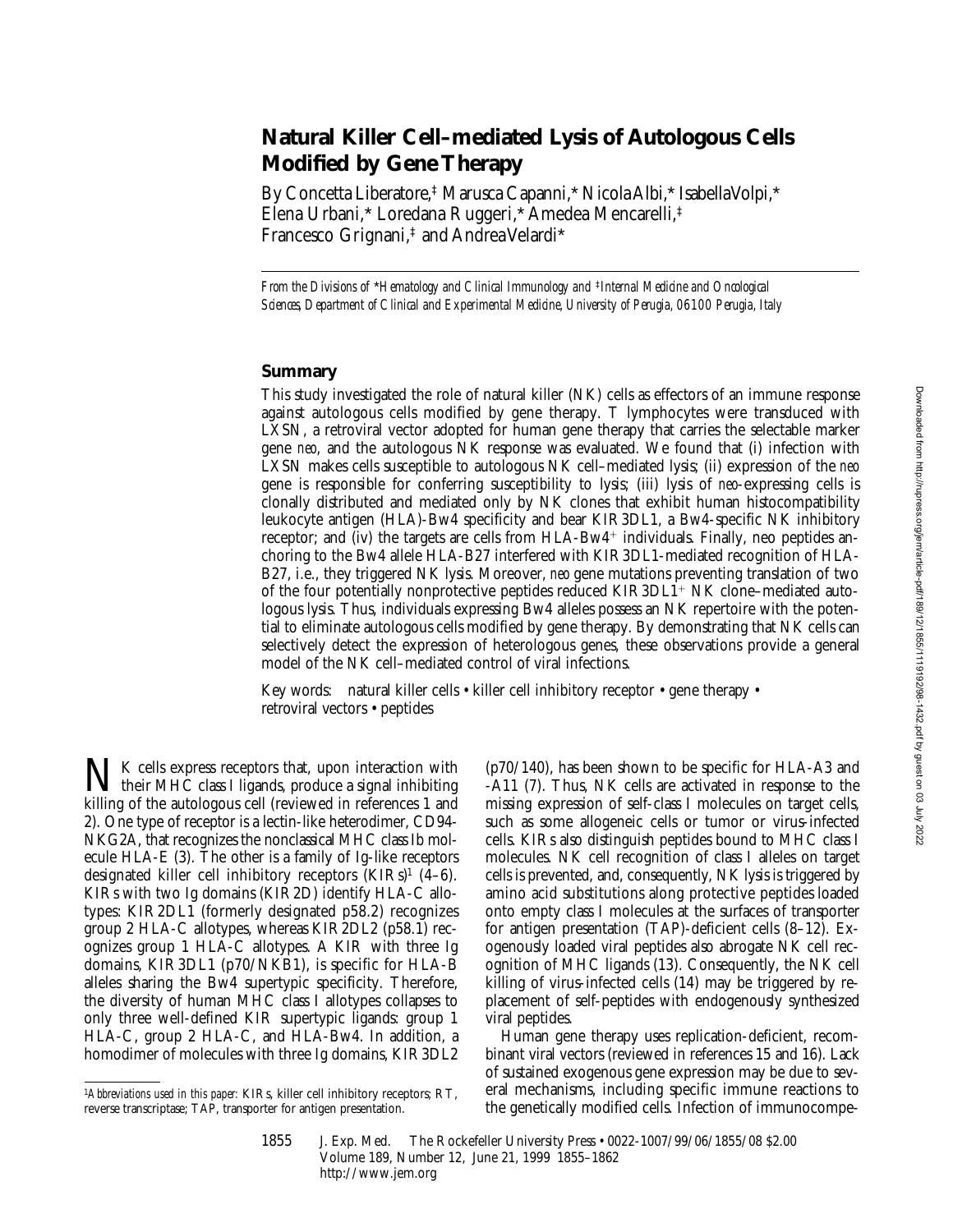tent mice with replication-defective adenoviruses elicits a  $CD8<sup>+</sup>$  CTL response that eliminates virus-infected cells (17–22). In humans reinfused with retrovirally infected cells, specific CTL immunity against the transgene product has been implicated in sharp reductions in survival of autologous transduced cells (23, 24). Therefore, immunogenicity of genetically modified cells may elicit specific immunity in the host and limit the stability of gene expression in vivo.

In this study, we explored the role of NK cells in the immune response to genetically modified autologous cells and used the LXSN retroviral vector because it, or other similar vectors, is currently adopted for human gene therapy protocols (24–27). These vectors are potential targets for immune recognition, as they express *neo*, a heterologous antibiotic (G418)-resistance gene used for selection of transfected packaging cell lines and gene marking studies in vivo (28).

We found that (i) infection with the LXSN retroviral vector makes human cells susceptible to autologous NK cell– mediated lysis, (ii) expression of the *neo* gene is responsible for conferring susceptibility to lysis, (iii) the effectors are NK cells that bear KIR3DL1 and exhibit HLA-Bw4 specificity, and (iv) the targets are cells from  $HLA-Bw4^+$  individuals. Finally, we found that neo protein peptides anchor to Bw4 alleles (such as B27) and interfere with KIR3DL1-mediated recognition of Bw4 alleles, i.e., they trigger NK lysis. Moreover, *neo* gene mutations preventing translation of two of the four potentially nonprotective peptides reduced  $KIR3DL1<sup>+</sup>$ NK clone–mediated autologous lysis.

#### **Materials and Methods**

*Immunofluorescence and Flow Cytometry.* Indirect immunofluorescence with primary mAb plus secondary fluorochrome-conjugated goat anti–mouse Ig antibodies (Southern Biotechnology Associates) and flow cytometry (FACSCalibur™; Becton Dickinson) determined NK cell phenotypes. NK cell clones were identified using an anti-CD16 mAb (Immunotech). Expression of KIRs recognizing group 1 HLA-C alleles (KIR2DL2), group 2 HLA-C alleles (KIR2DL1), and HLA-Bw4 alleles (KIR3DL1) was determined with mAb EB6, GL183, and Z27, respectively (29) (provided by L. Moretta, University of Genova, Italy). Anti-HLA class I mAb and ME1 and B27M2 anti–HLA-B27 mAb were obtained from American Type Culture Collection (ATCC).

*Preparation of NK Cells and NK Cell Clones.* NK cell–enriched preparations were obtained from PBMC by negative immunomagnetic selection (Dynal) of T cells, B cells, and monocytes with anti-CD3, -CD20, and -CD14 mAb (Immunotech) and were cultured with 100 U/ml rIL-2 for 4–6 d before cell-killing assays. For NK cell cloning, PBMC depleted of T cells by negative immunomagnetic selection with anti-CD3 mAb (OKT3; obtained from ATCC) were plated at the concentration of 10 cells/well in 96-well microtiter plates, activated with PHA, and cultured with IL-2 and irradiated feeder cells as described elsewhere (30). Bulkcultured and -cloned NK cells were used as effectors in standard (30) 51Cr-release cytotoxicity assays using autologous gene–transferred T cells as targets. E/T ratio was 10:1.

Analysis of NK Clone Allospecificity. Standard <sup>51</sup>Cr-release cytotoxicity assays against cell lines transfected with class I genes (provided by L. Moretta) determined NK clone allospecificity. Specific-

ity for group 1 (Cw4-related) and group 2 (Cw3-related) HLA-C allotypes was analyzed using the HLA class I–negative cell line 721.221 and 721.221 cells transfected with Cw\*0401 or Cw\*0302 genes, respectively (31). Specificity for HLA-Bw4 allotypes (such as HLA-B27) was analyzed using untransfected C1R cells and C1R cells transfected with B\*2705 gene (29). Specificity for the nonclassical MHC class Ib molecule HLA-E was analyzed using C1R cells expressing HLA-B7 (29) (cell surface expression of HLA-E is regulated by the binding of peptides derived from the signal sequence of some other MHC class I molecules, such as HLA-B7) (3). E/T ratio was 10:1. Results are presented as percent inhibition compared with lysis of the untransfected 721.221 or C1R cells. Clones lysed the untransfected cells at levels exceeding 60%, whereas lysis of autologous cells (PHA lymphoblasts) never exceeded 5%. NK clones were considered specific for a given allotype when cytotoxicity was  $<50\%$  of control lysis obtained against untransfected cells.

*Vector Preparation; Transfer and Selection of Transduced Cells.* The PA317 amphotropic packaging cell line was transfected with the pLXSN retroviral plasmid (32), G418-selected, and subcloned. A high retroviral titer clone was used to infect cells. To construct a retroviral vector unable to produce the neo protein, the SV40*neo* transcriptional unit was deleted from the LXSN plasmid by BamH1–Nae1 restriction digestion, Klenow blunting, and religation. The modified plasmid was transiently transfected in Phoenix amphotropic packaging cells (33) to produce retroviral particles. To construct a retroviral vector carrying a *neo* gene encoding a mutated protein that cannot produce potentially nonprotective peptides, the 209 cystine TGT codon of the *neo* gene was mutated to TGA to truncate the reading frame. The LXSN plasmid was consequently used as a template in a PCR reaction with the following mutagenizing oligonucleotides: 5'-TGCAAAAAGC-TTGGGCTGCAGGTC, 3'-CCCAGCCGGCCTCAGTCGAT-GAATC. The PCR product was cloned and replaced in the original LXSN plasmid at the Hind III–NgoIV fragment. The final plasmid was sequenced to ensure that the open reading frame of the *neo* gene was maintained throughout the cDNA to the new stop codon. The plasmid was used to transiently transfect Phoenix cells and produce retroviral particles. PHA-activated, 48-h IL-2–cultured T cells (PBMC forming rosettes with SRBC) were infected by repeated cycles of centrifugation in the presence of viral supernatants. For cloning, T cells were plated at the concentration of 0.5 cells/well in 96-well microtiter plates and cultured with 100 U/ml IL-2 and irradiated feeder cells. The genetransferred T cell clones were identified by PCR on DNA.

*PCR.* For PCR on DNA, 10<sup>5</sup> lymphocytes were lysed in 100 ml of a buffer containing 10 mM Tris/HCl, 50 mM KCl, 2.5 mM MgCl2, 0.1% gelatin, 0.45% NP40, 0.45% Tween 20, and 100 mg/ml proteinase K. 10 ml of extract was used for a PCR reaction with the following  $\psi$  region primers: 5'-TGGTTCTG-GTAGGAGACGAG, 3'-GCTTCCCAGGTCACGATGTA. Reverse transcriptase (RT)-PCR was performed with published *neo* primers (34).

*Peptide Pulsing of RMA–S-B27 Cells.* Peptides were synthesized by solid-phase method on an automated multiple peptide synthesizer (AMS 422; Aimed) using F-moc chemistry (35). Purity was confirmed by reverse-phase HPLC. TAP2-deficient RMA-S cells transfected with the human  $\beta_2$ m alone (referred to in this report as RMA-S) or in combination with the HLA-B\*2705 class I gene (RMA–S–B27) were cultured for 24 h at 26°C (8). Peptides were added in two separate doses: 100  $\mu$ M at the onset of the experiment and an additional 100  $\mu$ M 12 h later. Peptide loading was documented by surface stabilization of HLA-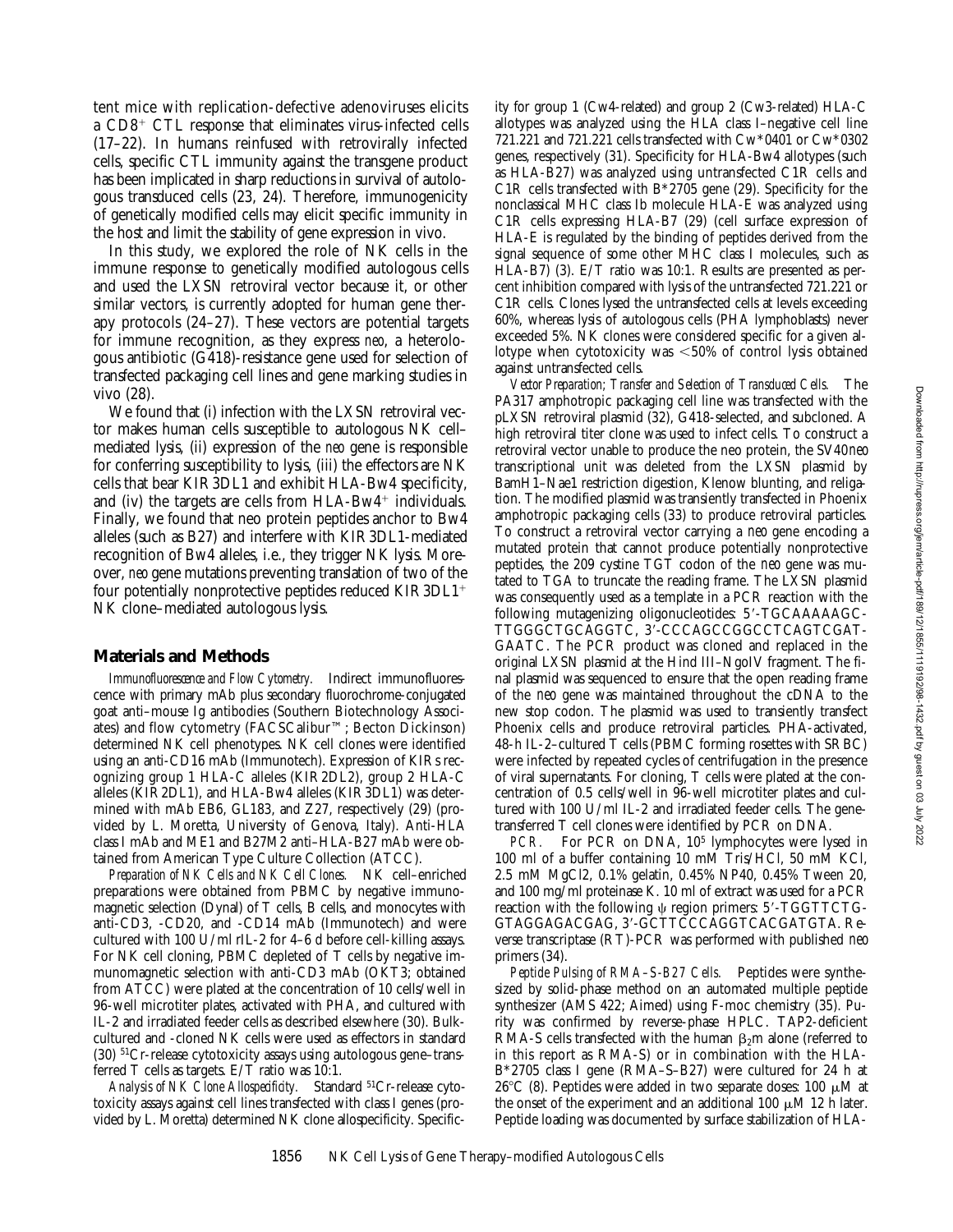

**Figure 1.** The antibiotic resistance gene *neo* within the retroviral vector LXSN makes LXSN-infected cells susceptible to autologous NK cell lysis. (A) NK cell cytotoxicity against autologous T cells infected with LXSN (E/T ratio, 10:1). LXSN infection conferred susceptibility to lysis by autologous NK cells. (B) NK cell lysis is not activated by autologous T cells infected with the same retroviral vector that does not contain the *neo* cDNA. Left panels, PCR on DNA identified *neo*-positive, empty vector–positive, and nontransduced T cell clones used as targets for autologous NK cell killing (*neo* expression was confirmed by RT-PCR). Right panel, NK cell cytotoxicity assay on PCR-selected clones (E/T ratio, 10:1). All clones infected with the LXSN vector carrying *neo* were lysed by autologous NK cells. All clones transduced with the empty vector and all nontransduced clones were resistant to lysis.

B27 as measured by immunofluorescence and flow cytometry. RMA-S and RMA-S-B27 cells were <sup>51</sup>Cr-labeled overnight during the peptide pulsing. After labeling, cells were used as targets in standard cell-killing assays with  $KIR3DL1+NK$  clones as effectors (30). Some cytolytic assays were performed in the presence of Z27 anti-KIR3DL1 mAb (500 ng/ml) (29).

*HLA Typing of Donors Used in This Study.* Donor 1: A2/A33, B52/B35, Cw4; donor 2: A2/A11, B51/B27, Cw2; donor 3: A2/A28, B44/B18, Cw5/Cw7; donor 4: A11/A28, B8/B35, Cw4/Cw7.

### **Results and Discussion**

*LXSN Infection Confers Susceptibility to Lysis by Autologous NK Cells.* Peripheral blood T lymphocytes were infected with LXSN, and the transduced cells were selected in G418. The selected cells as well as nontransduced control cells

were used as targets in cytotoxicity assays with autologous IL-2–cultured NK cells as effectors. Transfer of LXSN conferred susceptibility to lysis by autologous NK cells in three consecutive, independent experiments (Fig. 1 A).

Immunofluorescence analysis of MHC class I expression showed that killing was not the consequence of a downregulation of MHC class I molecules at the surface of the transduced cells (not shown).

*The Selectable Marker Gene, neo, Is Responsible for NK Cell Lysis of Autologous LXSN-infected Cells.* The next step was to identify whether expression of the heterologous selectable marker gene, *neo*, or the defective retroviral mRNA itself (through translation of short open reading frames) was responsible for susceptibility of LXSN-infected cells to lysis. To this end, we measured NK killing of autologous T lymphocytes transduced with the same retroviral vector



Figure 2. NK cell lysis of autologous neo gene-expressing cells is clonally distributed. It is a property only of NK clones bearing KIR3DL1 and exhibiting specificity for MHC class I alleles of the Bw4 group. (A) NK clones from four random donors (see Materials and Methods for HLA typing) were evaluated for their lytic ability against autologous cells expressing the *neo* gene (E/T ratio, 10:1). Some clones from donors 1, 2, and 3 lysed the autologous *neo* gene–expressing targets. No clone from donor 4 lysed the target. (B) KIR expression and MHC specificity of lytic and nonlytic NK clones. For analysis of MHC specificity, clones were used as effectors in cell-killing assays against cell lines transfected with the indicated class I allotypes. The results are presented as percent inhibition compared with lysis of the untransfected cells; "autol." indicates inhibition of lysis mediated by autologous PHA lymphoblasts. All clones from donors 1, 2, and 3 that lysed the autologous *neo* gene–expressing targets, but none of the nonlytic clones, exhibited Bw4 specificity and expressed the Bw4 receptor KIR3DL1. An example of data from experiments with one lytic and one nonlytic clone from these three donors is shown (see Table I for a summary of data from all clones of donors 1, 2, and 3).

1857 Liberatore et al.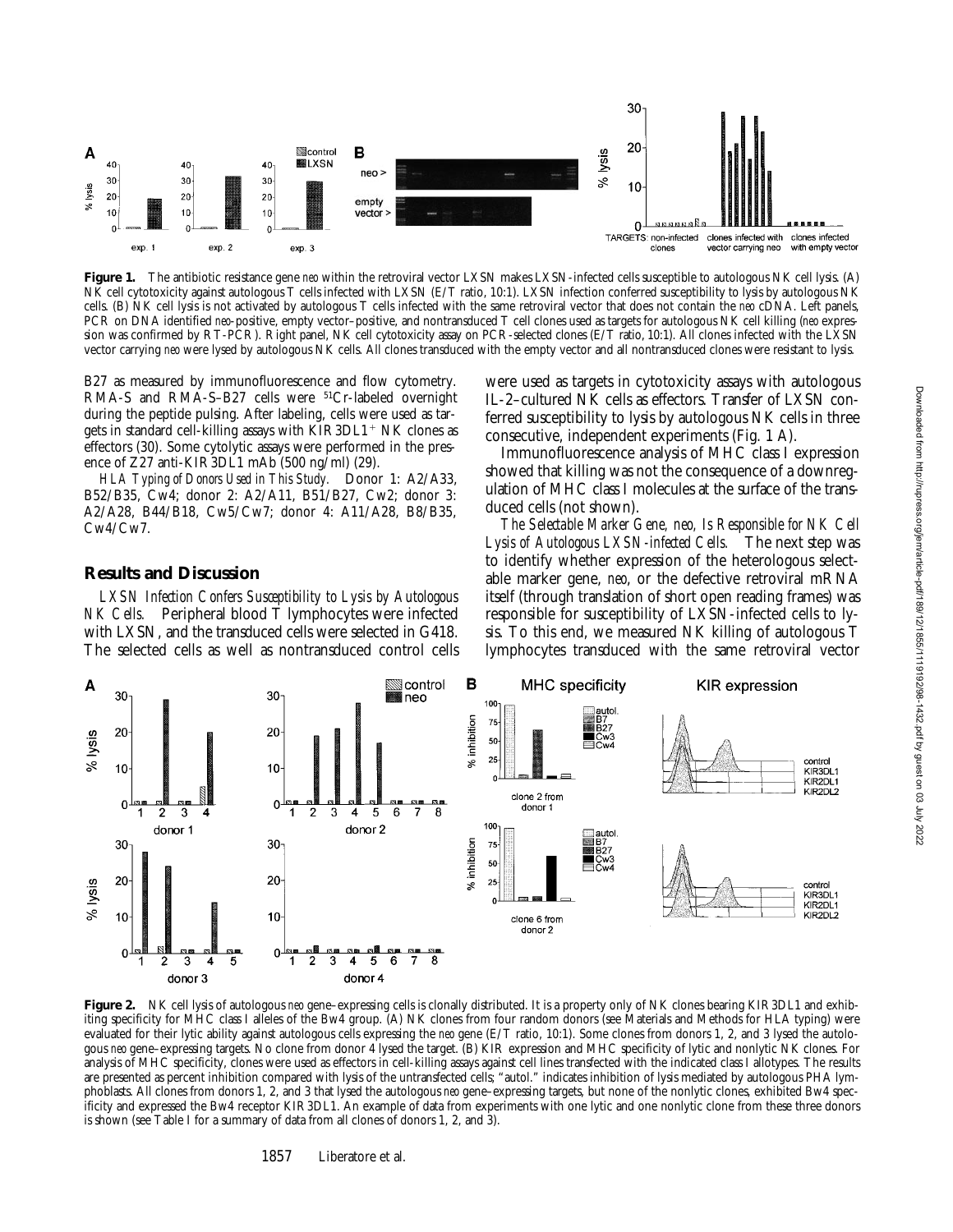that did not contain the *neo* cDNA. T cells underwent the gene transfer procedure and were cloned by limiting dilution. Cells infected with LXSN were also cloned by limiting dilution without antibiotic selection. PCR on DNA identified *neo*-positive, "empty" vector–positive, and nontransduced control targets for autologous NK cell–mediated killing (Fig. 2 B). *neo* expression was confirmed by RT-PCR. Remarkably, all of the *neo*-transduced clones and none of the empty vector–transduced clones (and none of the noninfected control clones) were killed by autologous NK cells. Therefore, within the LXSN retroviral vector, the *neo* gene was responsible for conferring susceptibility to NK lysis.

*Lysis of neo-Expressing Cells Is Mediated by NK Clones Bearing KIR3DL1 and Exhibiting Specificity for HLA-Bw4.* The *neo* cDNA might include sequences that could be translated into heterologous peptides, replacing the autologous peptides at given MHC class I alleles, so that NK cells with the appropriate MHC receptors recognize the neo peptide– loaded alleles. To test this hypothesis, several NK clones were obtained from four random donors and used for cytotoxicity experiments with autologous LXSN-infected cells as targets. Interestingly, as illustrated in Fig. 2 A, some NK clones from donors 1, 2, and 3, but not from donor 4, killed the *neo* gene–expressing autologous targets. The three welldefined KIR specificities (1, 2) were presumably present in these donors, because donor 1 and donor 2 expressed group 1 HLA-C and Bw4 HLA-B alleles; donor 3 expressed group 1 HLA-C, group 2 HLA-C, and Bw4 HLA-B alleles; donor 4 expressed group 1 and group 2 HLA-C but not Bw4 alleles (this donor, in contrast to the other donors, was homozygous for HLA-B alleles of the Bw6 group, which is not recognized by KIR) (see Materials and Methods for HLA typing). Clones were, therefore, analyzed for these KIR specificities by the use of target cells expressing the HLA-Bw4 allele B27, the group 2 HLA-C allele Cw3, and the group 1 HLA-C allele Cw4 and for expression of the corresponding KIR (Fig. 2 B and Table I). Control targets, not recognized by KIRs, were cells expressing B7 (the

**Table I.** *MHC Specificities and KIR Expression of Clones from Donors 1, 2, and 3*

| Clone<br>No. |                                          |                             | MHC specificity*                                                                  |                                 |                             |                                 |                                 |
|--------------|------------------------------------------|-----------------------------|-----------------------------------------------------------------------------------|---------------------------------|-----------------------------|---------------------------------|---------------------------------|
|              | non-KIR<br>ligand <sup>§</sup><br>HLA-B7 | <b>KIR</b> ligands          |                                                                                   |                                 | $KIR^{\ddagger}$            |                                 |                                 |
|              |                                          | HLA-B27<br>(Bw4)<br>$HLA-B$ | HLA-Cw3<br>(group 2)<br>$HLA-C$                                                   | HLA-Cw4<br>(group 1)<br>$HLA-C$ | KIR3DL1<br>(BW4)<br>$HLA-B$ | KIR2DL1<br>(group 2)<br>$HLA-C$ | KIR2DL2<br>(group 1)<br>$HLA-C$ |
|              |                                          |                             |                                                                                   |                                 |                             |                                 |                                 |
| $1.2\,$      |                                          | $^{+}$                      |                                                                                   |                                 | $^{+}$                      |                                 |                                 |
| 1.4          |                                          | $^+$                        | $^+$                                                                              |                                 | $^+$                        | $^+$                            |                                 |
| 2.2          |                                          | $^+$                        | $^+$                                                                              | $^+$                            | $^+$                        | $^{+}$                          |                                 |
| $2.3\,$      | $^+$                                     | $^+$                        |                                                                                   |                                 | $\,+\,$                     | $^{+}$                          |                                 |
| 2.4          |                                          | $^+$                        |                                                                                   | $^+$                            | $^{+}$                      |                                 | $^+$                            |
| 2.5          | $^{+}$                                   | $^+$                        |                                                                                   |                                 | $^{+}$                      |                                 |                                 |
| 3.1          |                                          | $^+$                        | $^+$                                                                              |                                 | $^{+}$                      | $^{+}$                          |                                 |
| $3.2\,$      |                                          | ┿                           |                                                                                   |                                 | $^{+}$                      |                                 |                                 |
| 3.4          |                                          | $^{+}$                      | $^{+}$                                                                            |                                 | $+$                         |                                 |                                 |
|              |                                          |                             | NK clones without lytic activity against autologous cells expressing the neo gene |                                 |                             |                                 |                                 |
| $1.1\,$      | $^{+}$                                   |                             | $^{+}$                                                                            |                                 |                             | $^{+}$                          |                                 |
| 1.3          | $^{+}$                                   |                             |                                                                                   |                                 |                             |                                 |                                 |
| 2.1          |                                          |                             |                                                                                   | $^+$                            |                             | $^+$                            |                                 |
| 2.6          |                                          |                             |                                                                                   | $^+$                            |                             |                                 | $^+$                            |
| 2.7          |                                          |                             | $\overline{+}$                                                                    |                                 |                             | $^{+}$                          |                                 |
| $2.8\,$      | $^{+}$                                   |                             | $^+$                                                                              | $^+$                            |                             | $^{+}$                          |                                 |
| 3.3          |                                          |                             | $^+$                                                                              |                                 |                             | $^{+}$                          |                                 |
| 3.5          |                                          |                             | $^+$                                                                              | $^{+}$                          |                             | $^{+}$                          | $^+$                            |

 $*+$  indicates allotype specificity, i.e., that NK lysis was inhibited to  $>50\%$  of control lysis by a target expressing the indicated allele (the corresponding allele group is indicated in parentheses). - denotes lack of allele specificity, i.e., that lysis was unaffected by that target.

 $*+$  and  $-$  denote positivity or negativity for expression of KIR (the allele group recognized by each KIR is indicated in brackets).

§This HLA-B allele allows expression of the nonclassical MHC class Ib molecule HLA-E, which is not recognized by KIR (reference 3).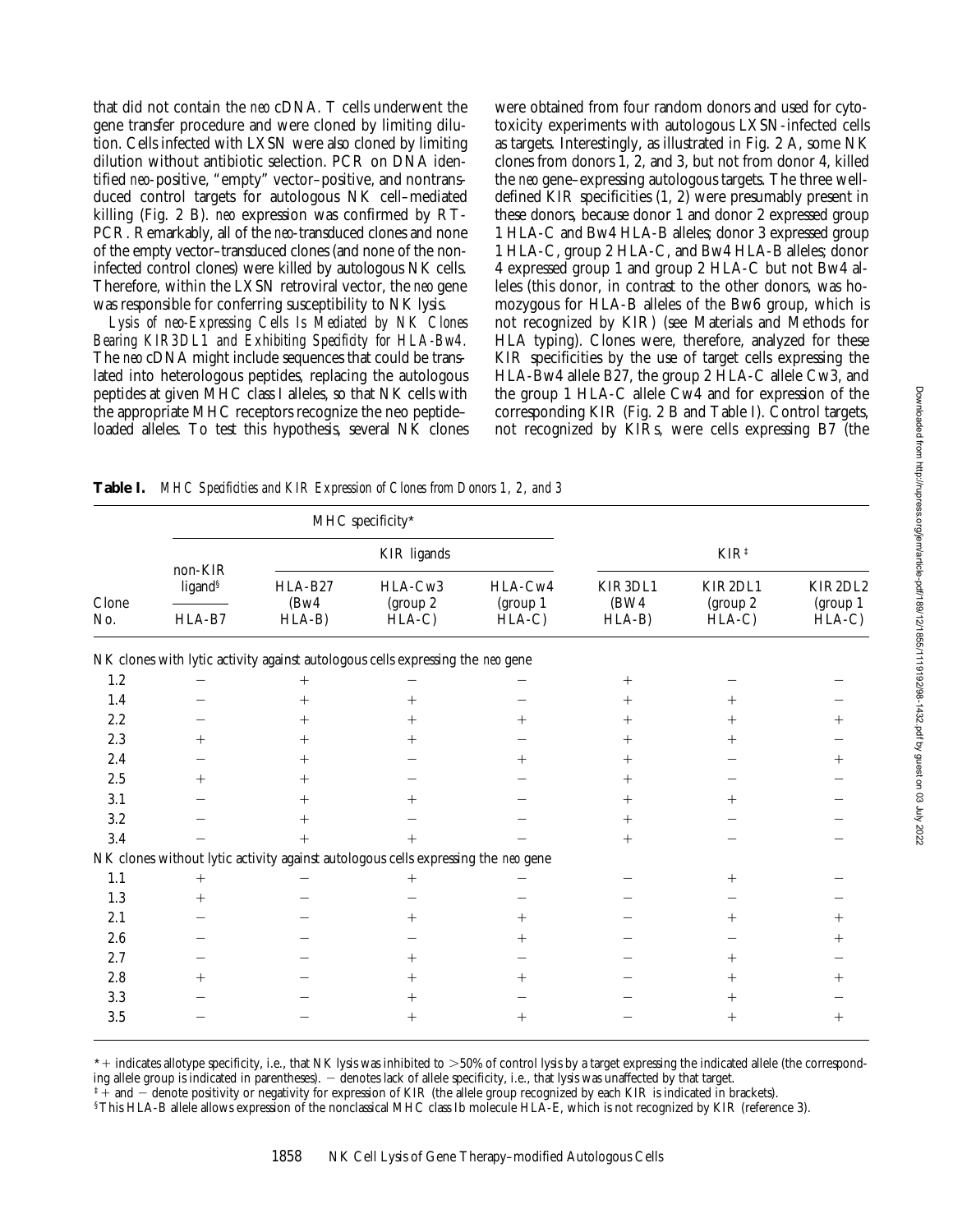binding of signal sequence peptides from certain class I alleles, such as B7, regulates the expression of HLA-E, a nonclassical MHC class Ib molecule recognized by CD94- NKG2A) (3). All clones from donors 1, 2, and 3 that lysed the *neo*-expressing autologous targets, but none of their nonlytic clones, exhibited Bw4 specificity and expressed KIR3DL1, a Bw4 receptor. Fig. 2 B illustrates data obtained from one lytic and one nonlytic clone, and Table I summarizes data from all clones of donors 1, 2, and 3. These three donors expressed alleles of the Bw4 group. In contrast, donor 4, whose LXSN-infected cells were resistant to autologous NK lysis, did not express Bw4 alleles. Thus, without exception, Bw4 specificity and the Bw4 receptor KIR3DL1 were the distinctive features of NK clones triggered to lyse genetically modified autologous targets. Moreover, and again without exception, lack of Bw4 specificity and failure to express KIR3DL1 defined clones that did not recognize the genetically modified autologous targets. As expected, several clones coexpressed multiple specificities and the corresponding KIRs. It was therefore remarkable that, in spite of the fact that a number of specificities might be involved, expression of the Bw4 receptor KIR3DL1 appeared to be both necessary and sufficient for recognition of the autologous gene-modified cells. Immunofluorescence analysis of HLA-B27 on the LXSNinfected cells from donor 2 revealed that susceptibility to lysis was not a consequence of selective downregulation of Bw4 molecules at the surface of the transduced cells (data not shown).

The coexpression of other KIRs besides KIR3DL1 by lytic clones suggests that *neo* gene expression might also lead to the production of peptides interfering with MHC recognition of other receptors. However, the pivotal role of KIR3DL1 in detecting expression of the *neo* gene is emphasized by the presence of one neo peptide with anchor residues for Cw4 and a residue at position 8 that prevents recognition of HLA-Cw4 by KIR2DL2 (i.e., QYDDAVYFL) (11). As shown in Table I, clones expressing KIR2DL2 did

not kill the gene-transferred cells unless they coexpressed KIR3DL1.

*Neo Peptides Prevent KIR3DL1 Recognition of HLA-Bw4 Alleles.* Recognition of the Bw4 allele HLA-B27 by KIR3DL1 is the most extensively studied model of peptide-specific recognition of MHC class I by NK cells (8– 10). A comparison of the amino acid sequence of the neo protein with sequences of peptides reported to block recognition of HLA-B27 by KIR3DL1 (Table II) showed that several nonamers within the neo protein possess (i) anchor residues at positions 2 and 9 that allow binding to HLA-B27 (36) and (ii) residues at positions 7 and/or 8 that are known to prevent KIR3DL1-mediated recognition of HLA-B27 (8–10). In addition, other P7 and/or P8 residues that prevent recognition of HLA-B27 were present within neo peptides anchoring to Bw4 alleles of the other donors (Table II).

We therefore asked whether neo peptides actually bind Bw4 alleles and if this complex specifically affects interaction with KIR3DL1. To this end, we synthesized one of the HLA-B27–binding neo peptides shown in Table II, GRLGVADRY, and the analogue peptide GRLGVAIHY, in which aspartic acid and arginine at positions 7 and 8 had been replaced by isoleucine and histidine, respectively. As isoleucine and histidine at positions 7 and 8 are critical for the interaction between HLA-B27 and KIR3DL1 (8–10), the latter peptide was expected to be a protective version of the original neo peptide. Peptides were loaded onto HLA-B27 molecules of RMA-S cells, as indicated by the surface stabilization of HLA-B27 molecules shown in Fig. 3 A. Peptide-pulsed RMA-S–B27 and control RMA-S cells were used as targets for lysis by three randomly chosen  $KIR3DL1<sup>+</sup>$  (Bw4-specific) NK clones (Fig. 3 B). Binding of the neo peptide was unable to protect RMA-S–B27 cells from NK lysis. In contrast, the analogue peptide conferred protection from lysis. Protection was mediated by HLA-B27 on target cells because no protection was conferred to control RMA-S cells and by KIR3DL1 on the NK clones

| Published<br>$HLA-B27$                               | RRISGVDRY | ARFGIRAK               | TRYPILAGH | RRYQKSTEL | RRLPIFSRL |
|------------------------------------------------------|-----------|------------------------|-----------|-----------|-----------|
| Neo protein<br>HLA-B <sub>27</sub><br>$\frac{1}{2}$  | GRLGVADRY | QRIAFYRLL<br>HRIERARTR | ARTRMEAGL |           |           |
| Neo protein<br>$HLA-B52$<br>(donor 1)<br>Neo protein |           | LQDEAARLS              | EQDGLHAGS | DQDDLDEEL | GQDLLSSHL |
| HLA-B44<br>(donor 3)                                 |           |                        | VENGRFSGF |           | VENGRFSGF |

**Table II.** *Neo Protein Peptides with Potential to Interfere with NK Cell Recognition of the Bw4 Alleles of Donors 1, 2, and 3*

Underlined residues indicate the amino acid substitutions along endogenous peptides that prevent NK cell recognition of HLA-B27 (references 8–10) and the identical residues in neo peptides that bind to Bw4 alleles of donors 1, 2, and 3.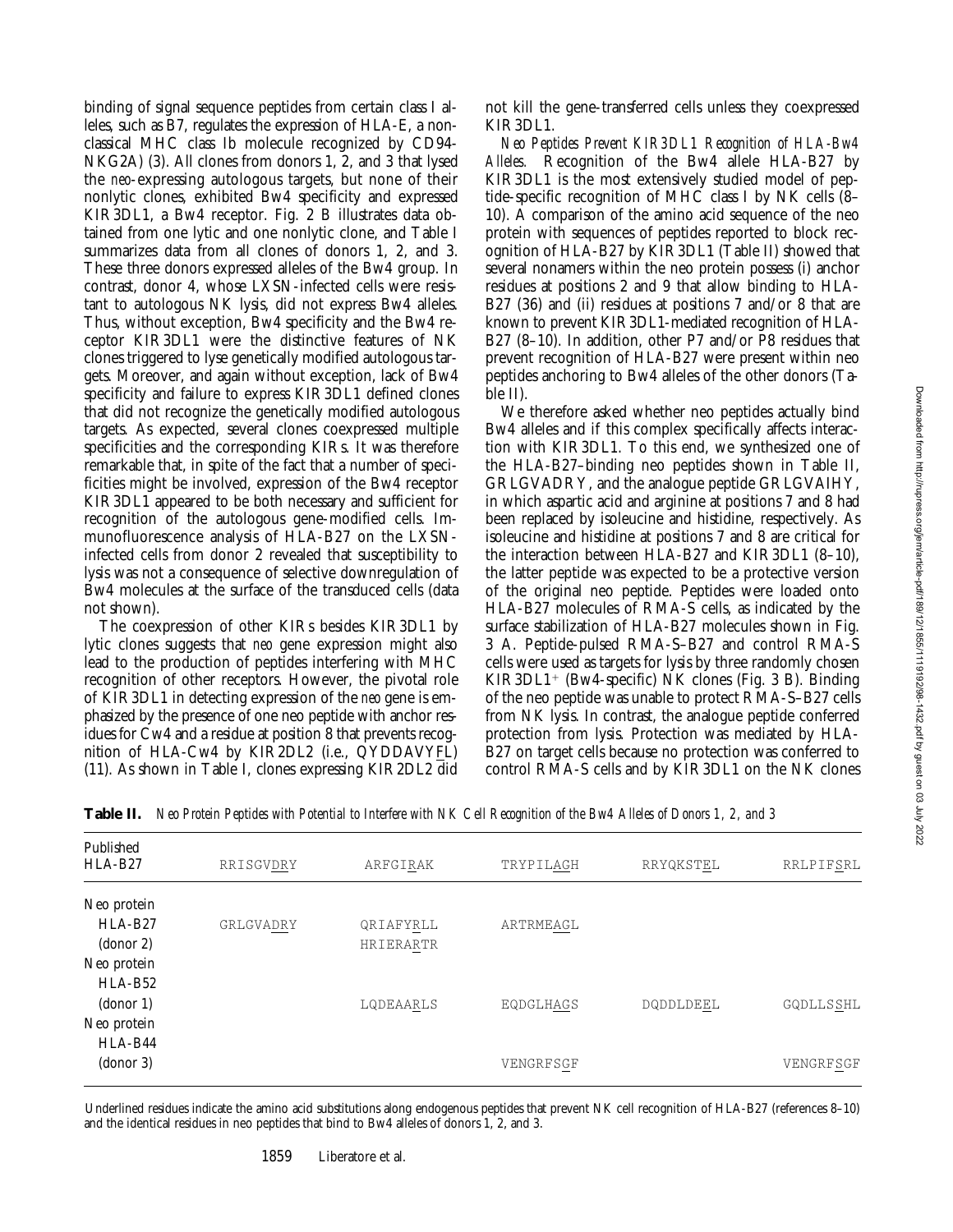

because it was abrogated by the addition of anti-KIR3DL1 mAb. Similar results were obtained with the other HLA-B27–binding neo peptides shown in Table II. Therefore, exogenously loaded neo peptides prevent recognition of HLA-B27 by KIR3DL1.

To document whether the endogenous production of these neo peptides is indeed capable of triggering autologous NK lysis, a stop codon preventing translation of the last 56/265 amino acids of the protein was created in the *neo* cDNA (Fig. 4 A). The resulting truncated neo protein does not contain two of the four HLA-B27–binding, nonprotective peptides shown in Table II and used for the experiments in Fig. 3 (GRLGVADRY and QRIAFYRLL). T lymphocytes from an  $HLA-B27<sup>+</sup>$  donor were transduced with the truncated neo protein–expressing gene and used as targets for autologous NK lysis by  $KIR3DL1<sup>+</sup>$  clones (Fig. 4 B). This deletion of  $\sim$ 1/5 of the protein reduced lysis by over 60%. Importantly, the deleted fragment did not contain other HLA-B27–binding peptides with P7 and/or P8 residues that could have triggered autologous NK lysis. Therefore, the reduction of NK-mediated lysis of autologous T lymphocytes infected with the mutated vector must be attributed to the deletion of the two nonprotective peptides.

Taken together, the experiments in Figs. 3 and 4 indicate that *neo* gene expression by LXSN-infected cells from  $HLA-B27<sup>+</sup>$  individuals can generate peptides that prevent KIR3DL1-mediated recognition of HLA-B27 and trigger autologous NK lysis.

The fact that 721.221 or C1R cells commonly transfected with class I genes for NK recognition employ *neo* selection may seem perplexing and opens the question as to why these cells, when they express Bw4 alleles, are not rendered susceptible to lysis by neo peptides. Our data show that the susceptibility to lysis conferred by the *neo* gene is limited. On the other hand, the degree of protection conferred to 721.221 or C1R cells by class I transfection seldom reaches the 100% level of unmanipulated autologous cells, even when NK clones with single class I allele specificity are used. It is therefore plausible that the **Figure 3.** Neo peptides prevent recognition of HLA-B27 by KIR3DL1. (A) The neo peptide GRLGVADRY (shown in Table II) and the analogue-protective peptide GRLGVAIHY (in which aspartic acid and arginine at positions 7 and 8 had been replaced by isoleucine and histidine) were loaded onto HLA-B27 molecules of TAP-deficient RMA-S–B27 cells. Surface stabilization of HLA-B27 in the absence (hatched bars) or presence (open bar) of neo or analogue peptide (filled bar). (B) Binding of the neo peptide was unable to protect RMA-S–B27 cells from lysis by three randomly selected  $KIR3DL1+NK$  clones (open bars). The analogue peptide conferred protection from lysis (filled bars). Protection required expression of HLA-B27 on target cells because it was not conferred to control RMA-S cells, and it was mediated by KIR3DL1 on NK clones because it was abrogated by the addition of anti-KIR3DL1 mAb (hatched bars).

*neo* gene also partially antagonizes the protective effect of Bw4 allele expression in 721.221 or C1R cells.

The fact that clones with specificity for Bw4 allotypes were responsible for killing autologous LXSN-infected cells implies that it should be possible to predict that HLA- $Bw4$ <sup>+</sup> individuals may possess an NK cell repertoire with potential to clear gene therapy–modified cells. Individuals (like donor 4) homozygous for the reciprocal group of HLA-B allotypes, Bw6, should tolerate the engineered cells. Assessment of the impact of the present findings on survival of gene-transferred cells will require monitoring of gene expression at serial times after the reintroduction of engineered cells in vivo. We had the opportunity to evaluate two patients with adenosine deaminase deficiency undergoing adenosine deaminase gene therapy with the LXSN vector (carrying *neo*) (26). One patient expressed alleles of the Bw4 and Bw6 groups, and the other was ho-



**Figure 4.** *Neo* gene mutations that stop nonprotective peptide expression reduce autologous NK killing. (A) Neo protein amino acid sequence. The large box shows the truncated neo protein obtained by inserting a stop codon into the *neo* cDNA. The small boxes indicate the potentially nonprotective HLA-B27–binding peptides (shown in Table II and used for the experiments in Fig. 3). (B)  $\overline{KIR3DL1}$ <sup>+</sup> NK clone killing of autologous HLA-B27<sup>+</sup> cells transduced with *neo* (checked bars) and with the mutated *neo* gene (filled bars).

DEFFU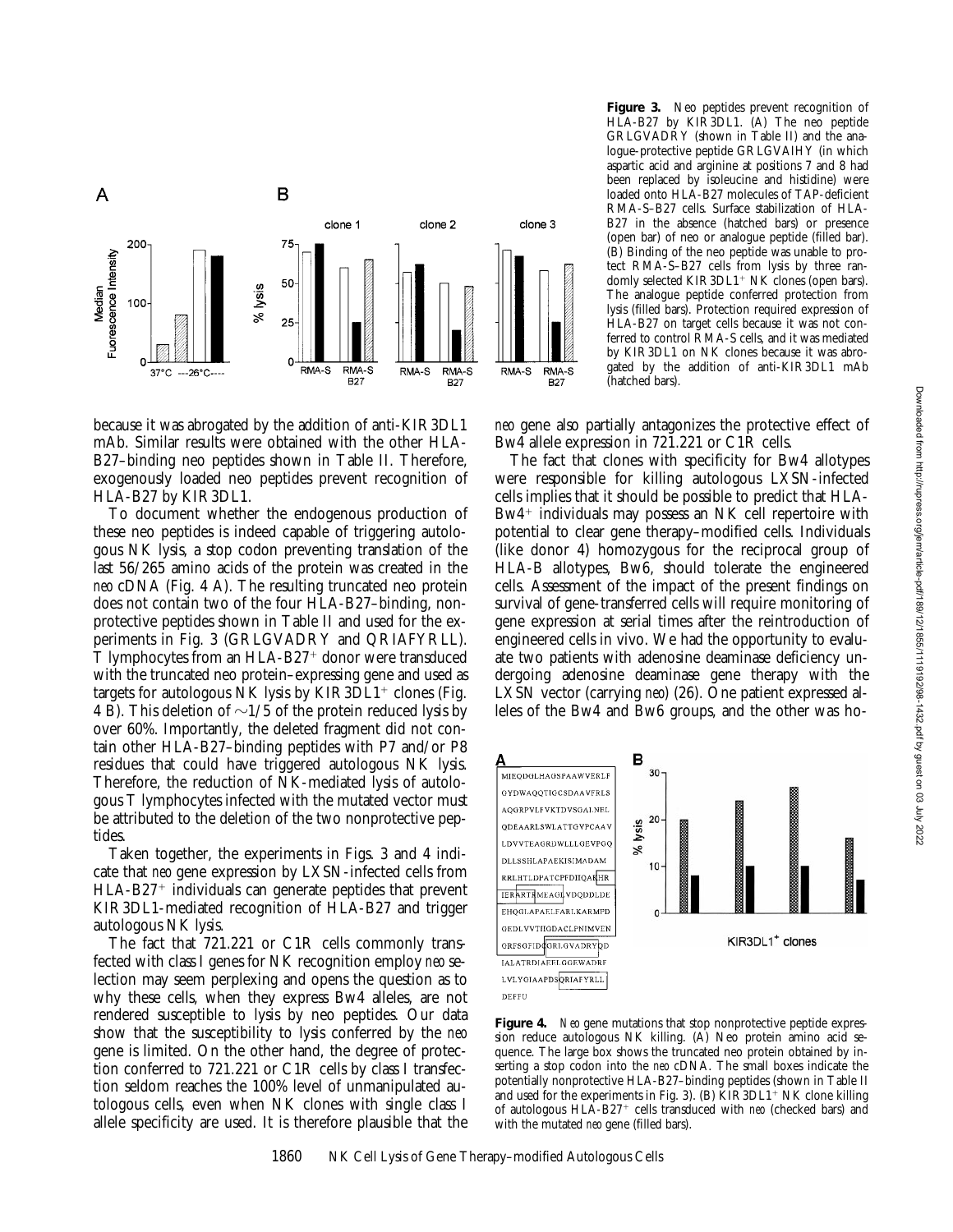mozygous for Bw6 alleles. Both patients had undergone gene therapy simultaneously 4 mo before our assessment. The HLA-Bw4<sup>+</sup> patient, compared with the HLA-Bw6<sup>+</sup> patient, exhibited 100-fold lower levels of the transduced gene.

Finally, our observations, by demonstrating that NK cells can selectively detect the expression of heterologous genes, provide a general model of the NK cell–mediated control of viral infections.

We thank Lorenzo Moretta (University of Genova, Italy) for anti-KIR antibodies, cell lines expressing class I alleles, and critical reading of the manuscript; Vincenzo Barnaba (University of Rome, "La Sapienza," Italy) for peptides; Mauro Malnati (Department of Biological and Technological Research, Istituto Scientifico H.S. Raffaele, Milan, Italy) for RMA-S and RMA-S–B27 cells and for useful suggestions and discussion; Pier-Giuseppe Pelicci (European Institute of Oncology, Milan, Italy) for critical reading of the manuscript; and Geraldine Anne Boyd for assistance in the writing of the manuscript.

This work was supported by grants from Associazione Italiana per la Ricerca sul Cancro (AIRC) and from the Telethon Foundation. I. Volpi and L. Ruggeri are supported by fellowships from Fondazione Italiana per la Ricerca sul Cancro (FIRC).

Address correspondence to Andrea Velardi, Sezione di Ematologia e Immunologia Clinica, Università di Perugia, Policlinico Monteluce, 06100-Perugia, Italy. Phone: 39-75-578-3439; Fax: 39-75-578-3691; E-mail: velardi@unipg.it

*Received for publication 13 August 1998 and in revised form 22 March 1999.*

## **References**

- 1. Moretta, A. 1997. Molecular mechanisms in cell-mediated cytotoxicity. *Cell.* 90:13–18.
- 2. Lanier, L.L. 1997. Natural killer cells: from no receptors to too many. *Immunity.* 6:371–378.
- 3. Braud, V.M., D.S. Allan, C.A. O'Callaghan, K. Soderstrom, A. D'Andrea, G.S. Ogg, S. Lazetic, N.T. Young, J.I. Bell, J.H. Phillips, et al. 1998. HLA-E binds to natural killer cell receptors CD94/NKG2A, B and C. *Nature.* 391:795–799.
- 4. Wagtmann, N., R. Biassoni, C. Cantoni, S. Verdiani, M. Malnati, M. Vitale, C. Bottino, L. Moretta, A. Moretta, and E.O. Long. 1995. Molecular clones of the p58 natural killer cell receptor reveal Ig-related molecules with diversity in both the extra- and intracellular domains. *Immunity.* 2:439–449.
- 5. Colonna, M., and J. Samaridis. 1995. Cloning of immunoglobulin-superfamily members associated with HLA-C and HLA-B recognition by human natural killer cells. *Science.* 268:405–408.
- 6. D'Andrea, A., C. Chang, K. Franz-Bacon, T. McClanahan, J.H. Phillips, and L.L. Lanier. 1995. Molecular cloning of NKB1: a natural killer cell receptor for HLA-B allotypes. *J. Immunol.* 155:2306–2310.
- 7. Pende, D., R. Biassoni, C. Cantoni, S. Verdiani, M. Falco, C. Di Donato, L. Accame, C. Bottino, A. Moretta, and L. Moretta. 1996. The natural killer cell receptor specific for HLA-A allotypes: a novel member of the p58/p70 family of inhibitory receptors that is characterized by three immunoglobulin-like domains and is expressed as a 140-kD disulphide-linked dimer. *J. Exp. Med.* 184:505–518.
- 8. Malnati, M.S., M. Peruzzi, K.C. Parker, W.E. Biddison, E. Ciccone, A. Moretta, and E.O. Long. 1995. Peptide specificity in the recognition of MHC class I by natural killer cell clones. *Science.* 267:1016–1018.
- 9. Peruzzi, M., N. Wagtmann, and E.O. Long. 1996. A p70 killer inhibitory receptor specific for several HLA-B allotypes discriminates among peptides bound to HLA-B\*2705. *J. Exp.*

*Med.* 184:1585–1590.

- 10. Peruzzi, M., K.C. Parker, E.O. Long, and M. Malnati. 1996. Peptide sequence requirements for the recognition of HLA-B\*2705 by specific natural killer cells. *J. Immunol.* 157:3350– 3356.
- 11. Rajagopalan, S., and E.O. Long. 1997. The direct binding of a p58 killer cell inhibitory receptor to human histocompatibility leukocyte antigen (HLA)-Cw4 exhibits peptide selectivity. *J. Exp. Med.* 185:1523–1528.
- 12. Zappacosta, F., F. Borrego, A.G. Brooks, K.C. Parker, and J.E. Coligan. 1997. Peptides isolated from HLA-Cw\*0304 confer different degrees of protection from natural killer cellmediated lysis. *Proc. Natl. Acad. Sci. USA.* 94:6313–6318.
- 13. Mandelboim, O., S.B. Wilson, M. Valés-Gòmez, H.T. Reyburn, and J.L. Strominger. 1997. Self and viral peptides can initiate lysis by autologous natural killer cells. *Proc. Natl. Acad. Sci. USA.* 94:4604–4609.
- 14. Kaufman, D.S., R.A. Schoon, and P.L. Liebson. 1992. Role for major histocompatibility complex class I in regulating natural killer cell-mediated killing of virus-infected cells. *Proc. Natl. Acad. Sci. USA.* 89:8337–8341.
- 15. Miller, A.D. 1992. Human gene therapy comes of age. *Nature.* 357:455–460.
- 16. Verma, I.M., and N. Somia. 1997. Gene therapy—promises, problems and prospects. *Nature.* 389:239–242.
- 17. Tripathy, S.K., H.B. Black, E. Goldwasser, and J.M. Leiden. 1996. Immune responses to transgene-encoded proteins limit the stability of gene expression after injection of replicationdefective adenovirus vectors. *Nat. Med.* 2:545–550.
- 18. Yang, Y., F.A. Nunes, K. Berencsi, E.E. Furth, E. Gonczol, and J.M. Wilson. 1994. Cellular immunity to viral antigens limits E1-deleted adenoviruses for gene therapy. *Proc. Natl. Acad. Sci. USA.* 91:4407–4411.
- 19. Yang, Y., Z. Xiang, H.C. Ertl, and J.M. Wilson. 1995. Upregulation of class I major histocompatibility complex anti-